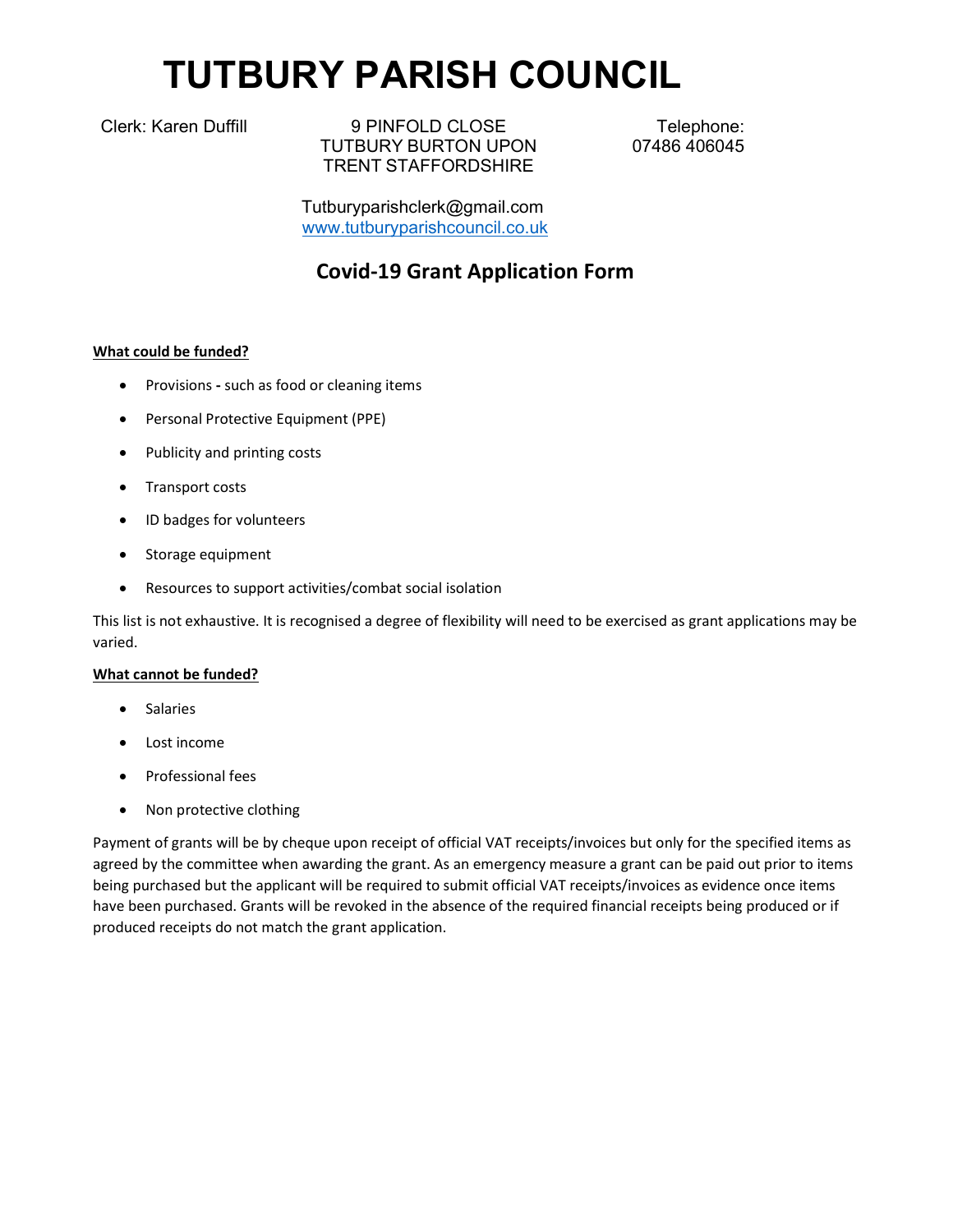#### 1. PROJECT TITLE:

2. APPLICANT CONTACT DETAILS:

a. ORGANISATION NAME:

b. CONTACT NAME:

c. CONTACT ADDRESS:

d. CONTACT TELEPHONE NUMBER:

3. WHAT ARE THE OBJECTIVES OF THE PROJECT?

4. HOW SHALL THE ABOVE OBJECTIVES BE FULFILLED?

5. HOW SHALL THE PROJECT PROVIDE VALUE FOR MONEY?

6. WHAT IMPACT WILL THE PROJECT HAVE ON TUTBURY PARISH?

7. WHAT IS THE TOTAL COST OF THE PROJECT? PLEASE PROVIDE A BREAKDOWN OF THE COSTS:

ITEM DESCRIPTION: SOURCE OF FUNDING: | ITEM COST:

8. WHAT IS THE TOTAL GRANT THAT YOU ARE APPLYING FOR? PLEASE PROVIDE A BREAKDOWN OF THE COSTS THAT THIS SHALL COVER:

| <b>ITEM DESCRIPTION:</b> | <b>ITEM COST:</b> |
|--------------------------|-------------------|
|                          |                   |

9. HAVE YOU INCLUDED A COPY OF THE FOLLOWING? IF NOT, WHY NOT?